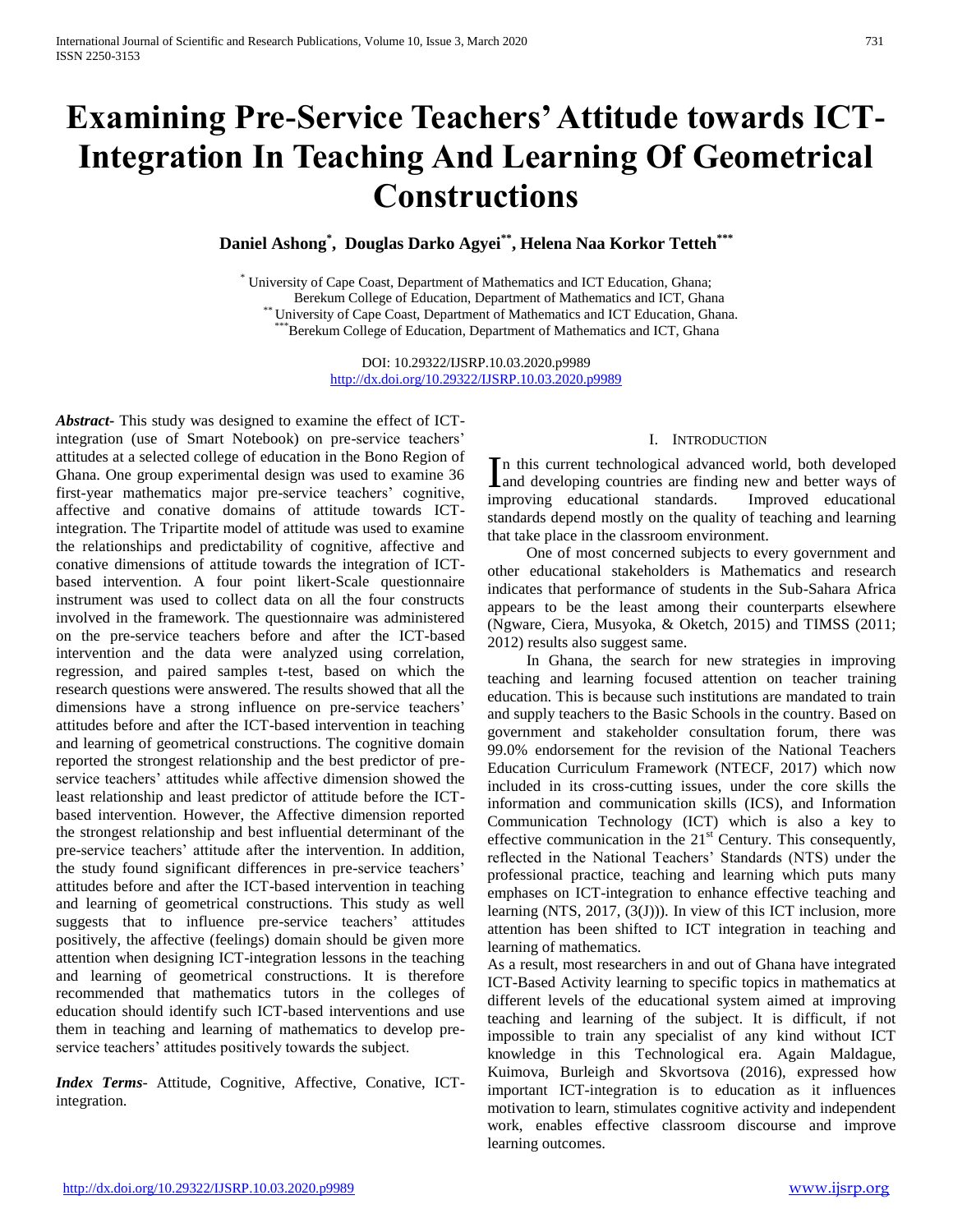The ICT-Activity Based learning was employed by Agyei and Voogt (2014) on pre-service teachers at the university level, using spreadsheets and reported that teachers were significant components in determining the transfer of learning of ICTenhanced activity-based learning. Again, the will skill tool model was used to establish the technology integration level of both prospective and practicing teachers at the secondary school level. The study came out that prospective and practicing teachers correlated positive attitude towards computers, which contradicts the findings of already existing literature (Agyei & Voogt; 2010). ICT-Activity Based learning was again modified and extended by Brouwer, Ekimova, Jasinska, VanGastel, and Virgailaite-Mec<sup>x</sup>kauskaite (2009), to investigate the effectiveness of online assessment based on a computer-based mathematical assessment tool (Maple TA) in two preparatory remedial courses in two universities in the Netherland. The study suggested that there had been an improvement in both students' and teachers' mathematical knowledge and skills level. Hwa (2018) demonstrated the use of ICT-based learning to improve mathematics classroom discourse by applying a digital gamebased learning situation in the form of entertaining and educating students at the same time in Malaysia. The study indicated that the digital game-based learning approach appeared to be more effective than the traditional or usual methods.

 The literature reviewed to confirm the fact that the direction and current trends in both mathematics education research and practice is ICT-Activity Based learning classroom environment which allows students to construct their knowledge in the computerized learning environment. Most of the studies conducted in ICT integration education concentrate more on algebra and showed limited attention to the teaching of geometry, more especially geometrical constructions since most teachers consider using mathematical instruments (a pair of compasses and a ruler) as adequate as it provides Activity-Based learning. Therefore, this study is to add ICT touch to the activity-based learning approach in the teaching and learning of Geometrical Constructions. The study would focus specifically on evaluating the pre-service teachers' attitudes towards the use of ICT-Activity Based learning (SMART Notebook) in Geometrical Constructions classroom environment.

 The main focus of this study was to examine first-year Pre-service Teachers' attitudes towards ICT-integration (using SMART Notebook application) in teaching and learning of Geometrical Constructions at a selected college of education in the Bono region of Ghana. The study explored the relationships and extent to which Cognitive, Affective and Conative (independent variables) dimensions influence pre-service teachers' attitude (dependent variable) towards ICT-integration in teaching and learning of Geometrical Constructions.

## II. LITERATURE REVIEW ON ATTITUDINAL VARIABLES

 After investigating the interaction between cognitive style, achievement scores and attitudes towards computers on university students reported no significant relationship between cognitive style and attitudes towards computers and, concluded that students' attitude towards computers is not influenced by their cognitive style (Altun, 2006). It was also reported (Abun, Magallanes & Incarnacion, 2019) that students' cognitive and affective correlates significantly to higher education and their academic engagement. In another study, Millar and Tesser (1990), indicated that one's attitudes have inconsistent predictability on the attitude-behaviour relationship and explained that attitude reports are based on whatever aspect of the attitude is salient when the report is given and that if the behaviour is intended to achieve a goal, then is likely to exhibit cognitive driven attitude. This suggests that attitudinal variables may predict attitude depending on the intended function of the attitudinal object. Ahn and Back (2018), in their study conducted on brand loyalty of customers, reported that cognitive, affective and conative domains have a positive relationship with brand attitude.

 A practical study conducted by Chowdhury and Salam (2015), a measured attitude of internet shoppers against the attitudinal variables (Cognitive, Affective and Conative) and found that all these components have a positive and significant relationship with each other and overall attitude, except cognitive that related negatively with the attitude. Also, Huang, Beatson, and Lings (2015), in their study described the impact of concern as a factor of cognitive domain and attitude. The results showed that attitude was influenced directly by concern.

# *1.1. Theoretical / Conceptual framework (model)*

 The study was situated in the constructivist theory of learning as pre-service teachers actively participate and interact (Altuna & Lareki, 2015; Wilson & Myers, 2000) with the SMART Notebook to construct their knowledge as they go through a defined task in geometrical constructions. The lessons were embedded in activity-based learning as pre-service teachers manipulate the SMART Notebook resources on a computer to construct the defined task in geometrical constructions.

 Attitude has been researched and studied for decades now and one important model that has helped describe attitude is the tripartite (or ABC model) model of attitudes. The ABC model decomposed attitude into three domains: Affective (how people feel), Conative (what people intend to do), and Cognitive (what people think). Attitude can also be described as feelings, intentions, and beliefs respectively. For this study, the constructs were contextually defined as how pre-service teachers feel about the ICT-integration in Geometrical constructions lesson using the SMART Notebook as a tool (affective); what pre-service teachers think about the lesson (Cognitive); and whether preservice teachers intend to use the SMART Notebook in their geometrical constructions lessons during and after their Supported Teaching in Schools (STS) programme (Conative). Hence, the study adapted the Tripartite Model of Attitude (TMA) which was proposed by Sauro, (2019) as its conceptual framework. The framework explains the directional relationships between the independent variables (Cognitive, Affective and Conative) and the dependent variable (pre-service teachers' attitude) as used in the study. The overarching questions underpinning the study were in three folds:

- (a) Is there any relationship between pre-service teachers' attitude towards ICT-integration (dependent variable) and cognitive, affective and conative (independent variables) respectively;
	- (i) before the ICT-based intervention?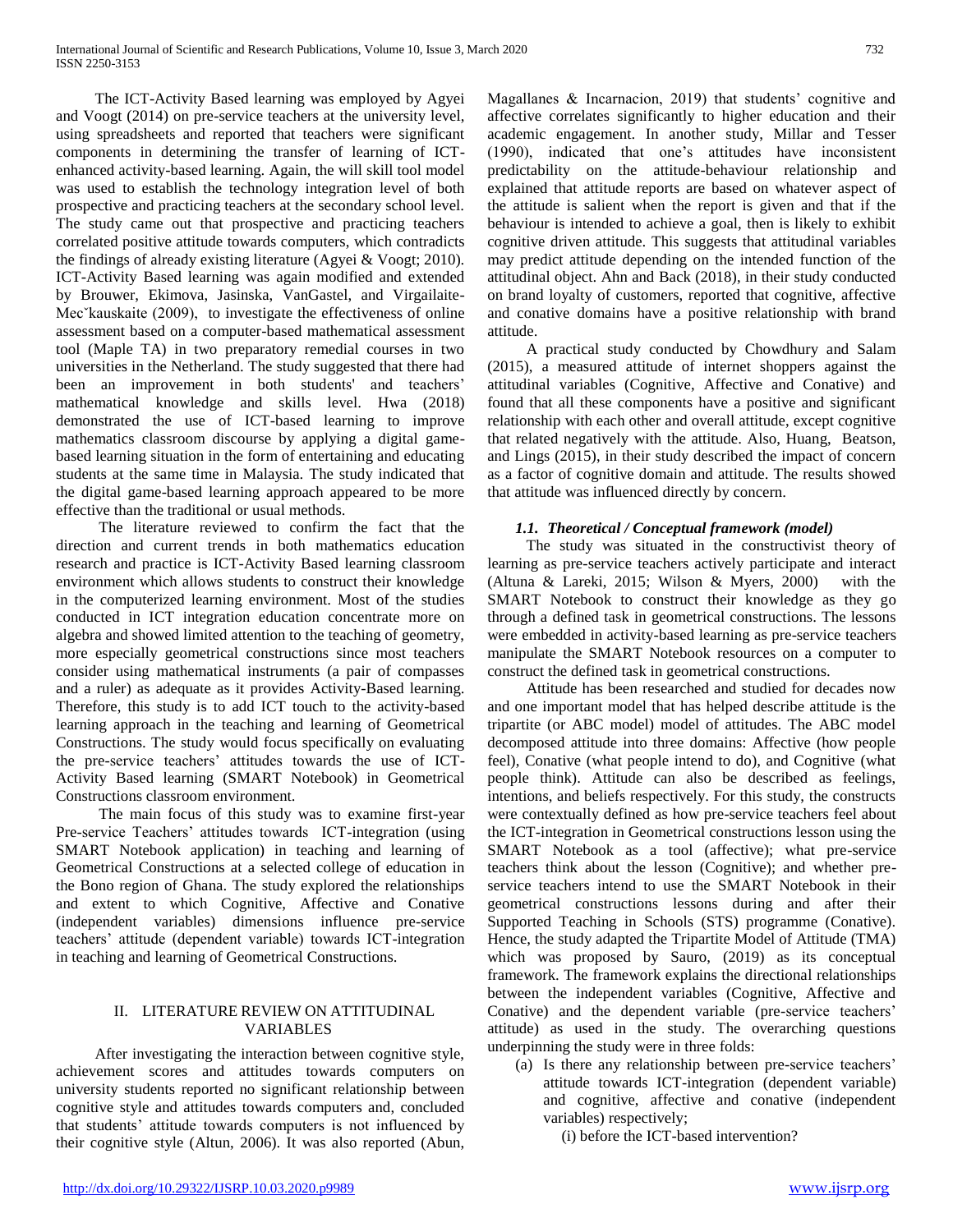

**Figure 1: Conceptual framework of the study (Adapted from the Tripartite model of attitude (TMA): Sauro, 2019)).**

## III. METHODS

#### *1.2. Research design*

 The design used for the study was a single-group experimental design, which measures the level of pre-service teachers' attitude (before and after) towards ICT-integration (SMART Notebook application) in the teaching and learning of Geometrical Constructions.

#### *1.3. Instruments and Data Analysis*

 To answer the research questions raised, both descriptive (means and standard deviations) and inferential statistics (correlation and regression and paired samples t-test analysis) were used to study the internal characteristics of the constructs and their relationships respectively. Data was collected using a questionnaire designed based on the constructs operationalized in the framework. A four Likert-Scale questionnaire was designed using Strongly Agree (SA) as the highest scale to Strongly Disagree (SD) as the lowest scale. The questionnaire was divided into 5 parts of which the first part sorts personal information about the respondents and included age, gender, and programme. The other four parts were about the constructs (attitude towards ICT-integration in Geometrical Constructions, Cognitive, Affective and Conative) involved in the study. Apart from the questionnaire items on the pre-service teachers' attitude which was adapted from Maldague, et al., (2016)'s questionnaire on students' attitudes, all the items on the other three constructs were self-constructed purposely for this study.

#### *1.4. Participants*

 The study targeted the first-year pre-service teachers at the colleges of education in Ghana. The college was conveniently selected and a purposive sample was employed to select the mathematics major first-year class (36 Pre-service Teachers) as the main participants for the study and one tutor who teaches the College Geometry Course at the selected college. The reason being that these pre-service teachers were being trained purposely as mathematics teachers and as such likely to teach mathematics during and after their Supported Teaching in Schools (STS) programme. Also, the first-year mathematics major class offers College Geometry as a course which includes Geometrical Constructions as a topic in the first semester.

#### *1.5. Procedure*

 The pre-service teachers were introduced to the **Smart Notebook** application in two (2) hours section on how to use the resources in the application and were given two hours (from 6 pm to 8 pm) access for three consecutive days to practice and familiarized themselves with the Smart Notebook application. The researcher and the tutor (a regular tutor for the course), then designed two (2) lessons on geometrical constructions which were used for the study. The procedural issues that came up were also discussed and resolved during this period. The duration of each lesson was 2 hours for the two (2) days period. The same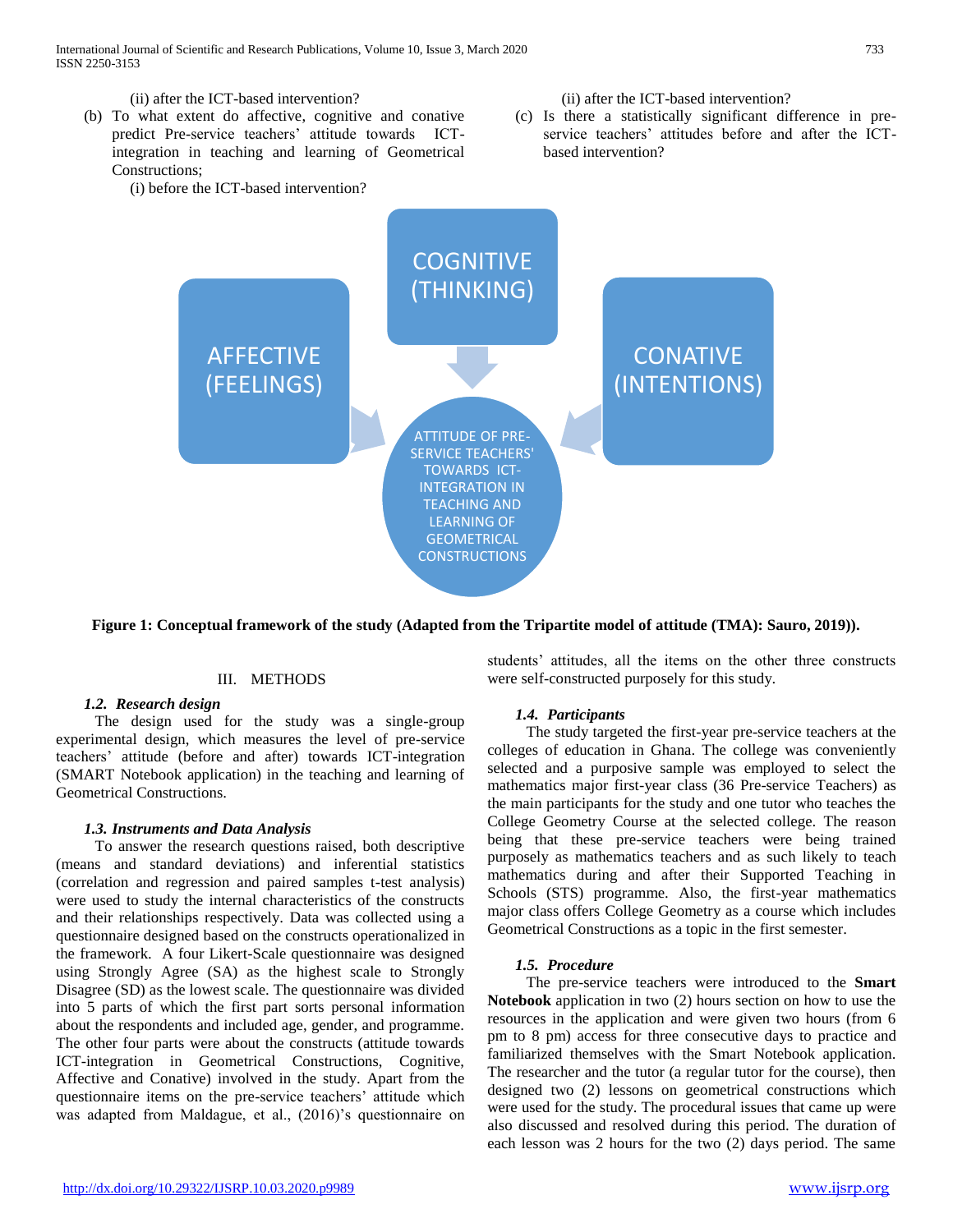questionnaire was administered twice (before the first lesson and after the second lesson) to measure pre-service teachers' attitudes before and after the ICT-based intervention respectively. The tutor who taught the lessons knew and have been using the application for her lessons in geometrical constructions at the college.

## IV. RESULTS

 The mean, standard deviation and Cronbach's Alpha for the various attitudinal variables show the reliability of the instrument used and the number of items under each variable including attitude towards ICT-Integration in geometrical constructions. It is also important to note that the questionnaires that did not have enough information were excluded in the analyses. For instance, out of the 36 respondents, 30 and 32 were used respectively for analyses on before and after the ICT-based intervention. The reliability of the variables was respectable using (Devellis, 2003) benchmarks (see Table 1).

| Variable (scale)                     | Mean  | Standard<br>Deviation | $\sigma$ f<br>Number<br>Items | Number<br>of<br>Respondents (N) | Cronbach's Alpha |
|--------------------------------------|-------|-----------------------|-------------------------------|---------------------------------|------------------|
| Attitude Towards Ict-<br>Integration | 30.03 | 4.482                 | 10                            | 36                              | .822             |
| Cognitive                            | 25.44 | 3.760                 | 8                             | 36                              | .796             |
| Affective                            | 25.06 | 3.900                 | 8                             | 36                              | .869             |
| Conative                             | 31.31 | 4.180                 | 10                            | 36                              | .825             |

Table 2 shows the descriptive of pre-service teachers who answered questions on attitude before the ICT-based intervention.

| Table 2: Descriptive table for pre-service teachers' initial attitude towards ICT-Integration (before the intervention, $N = 30$ ) |  |  |  |
|------------------------------------------------------------------------------------------------------------------------------------|--|--|--|
|                                                                                                                                    |  |  |  |

| Variables  |    | Mean | Std. Deviation |  |
|------------|----|------|----------------|--|
|            |    |      |                |  |
| Attitude1  | 34 | 2.51 | .624           |  |
| Cognitive1 | 36 | 2.60 | .609           |  |
| Affective1 | 34 | 2.53 | .577           |  |
| Conative1  | 34 | 2.52 | .461           |  |

# *1.6. Pre-service teachers' attitude towards ICT-Integration and cognitive, affective and conative domains of attitude before ICT-based intervention*

 The first research question dealt with was whether there exists any relationship between pre-service teachers' attitudes towards ICT-integration (dependent variable) and cognitive, affective and conative (independent variables) respectively. To achieve this, a Pearson product-moment correlation was calculated between the various attitudinal variables and attitudes towards ICT-Integration before the ICT-based intervention. Correlations were significant for "cognitive " $(r = 0.684, p < 0.001)$ , "conative"  $(r = 0.567, p <$ 0.001) and "affective"  $(r = 0.395, p = 0.031)$  at 0.01 and 0.05 levels of significance respectively. Though it appears that all the independent variables showed a positive relationship with pre-service teachers' attitudes towards ICT-Integration before the ICTbased intervention, however, the strongest relationship was between Cognitive and attitude towards ICT-Integration. This suggests that pre-service teachers were thinking more about how ICT was to be integrated into the teaching of geometrical constructions, (see Table 3).

#### **Table 3: Relationship between Dependent variable and Independent variables (before the intervention, N = 30)**

|  | $\sqrt{ }$<br>umuve. | $\sim$<br>$^{\circ}$ tive $_{1}$<br>$-1$ | v<br>ative i<br>п. |
|--|----------------------|------------------------------------------|--------------------|
|--|----------------------|------------------------------------------|--------------------|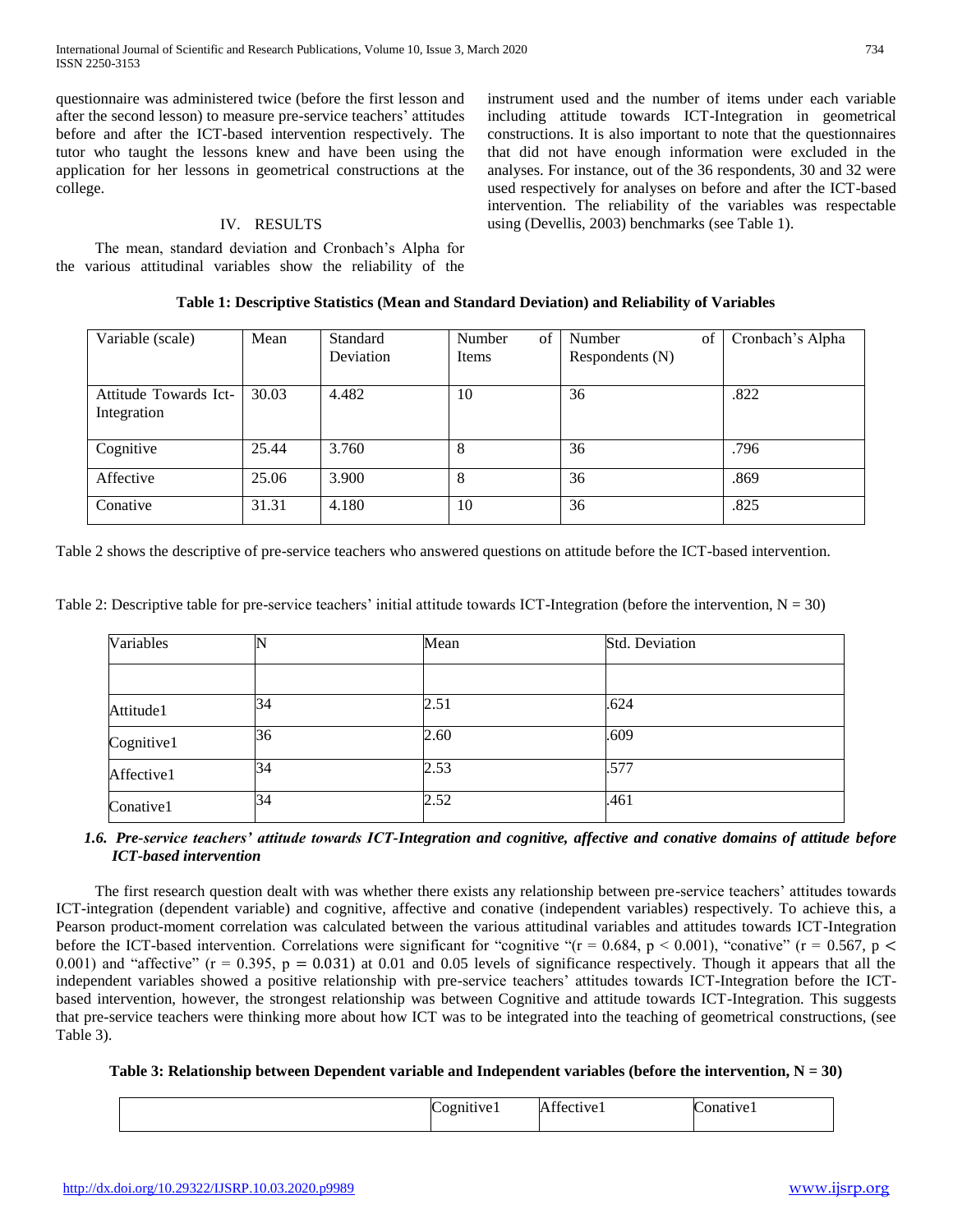| <b>Pearson Correlation</b><br>Attitude1<br>Sig. (2-tailed) |  | $.684***$ | .395 | $.567**$ |
|------------------------------------------------------------|--|-----------|------|----------|
|                                                            |  | .000      | .031 | .001     |
| ** $P < 0.01$ ; * $P < 0.05$                               |  |           |      |          |

 The correlational relationships before the ICT-based intervention were explored graphically. Figure 2 shows the relationship between attitude towards ICT-Integration and pre-service teachers' cognitive, affective and conative domains of attitude. There seems to be a more strong positive relationship between cognitive and attitude towards ICT-Integration. This is an indication that cognitive is the best predictor of pre-service teachers' attitudes towards ICT-Integration before the intervention.



Figure 2: Pre-service teachers' attitude towards ICT-Integration (before the ICT-based intervention)

# **4.1.2.** *Impact of Cognitive, Affective and Conative domains on attitude towards ICT-Integration in teaching and learning of Geometrical Constructions*

 Research Question 2 sought to examine the extent of pre-service teachers' affective, cognitive and conative domains in the prediction of pre-service teachers' attitudes towards ICT-Integration in teaching and learning of Geometrical Constructions before the ICT-based intervention. A regression analysis model equation with cognitive and conative domains being positively related while the affective domain was negatively related to pre-service teachers' attitudes towards ICT-Integration. Thus, all three predictors were significantly related to pre-service teachers' attitude towards ICT-Integration ( $R^2 = 0.508$ , F= (3, 26) = 8.957, p < 0.001). Standardized coefficients of the predictors were observed as follows: 0.538, -0.009 and 0.253 for cognitive, affective and conative domains of preservice teachers' attitude before the ICT-based intervention respectively.

The resultant regression model for the standardized coefficients was formulated as:

Pre-service teachers attitude towards ICT-Integration = 0.538Cognitive – 0.009Affective + 0.253Conative

 As indicated in the regression model above, cognitive appeared to be the best predictor of pre-service teachers' attitudes towards ICT-Integration while conative appeared to be quite acceptable and affective was least acceptable. It is therefore clear that there is a positive relationship between the dependent variable and two of the independent variables, (cognitive and conative) with significant values of 0.006 and 0.170 respectively. The regression analysis verified that the F-value was significant indicating that the independent variables have an impact on the dependent variable (see Table 4).

## **Table 4: Coefficients of Predictors (Cognitive, Affective and Conative of Pre-service teachers' attitude towards ICT-Integration before the intervention,**  $N = 30$ )

|  | $\alpha$ 110 $\alpha$<br>uai | $\sqrt{2}$<br>DIL.<br>ັ | dardızeq<br>$+ \alpha +$<br>ния        | S1S |
|--|------------------------------|-------------------------|----------------------------------------|-----|
|  |                              |                         | $\sim$<br>'†icients<br>۰.<br>. .e<br>. |     |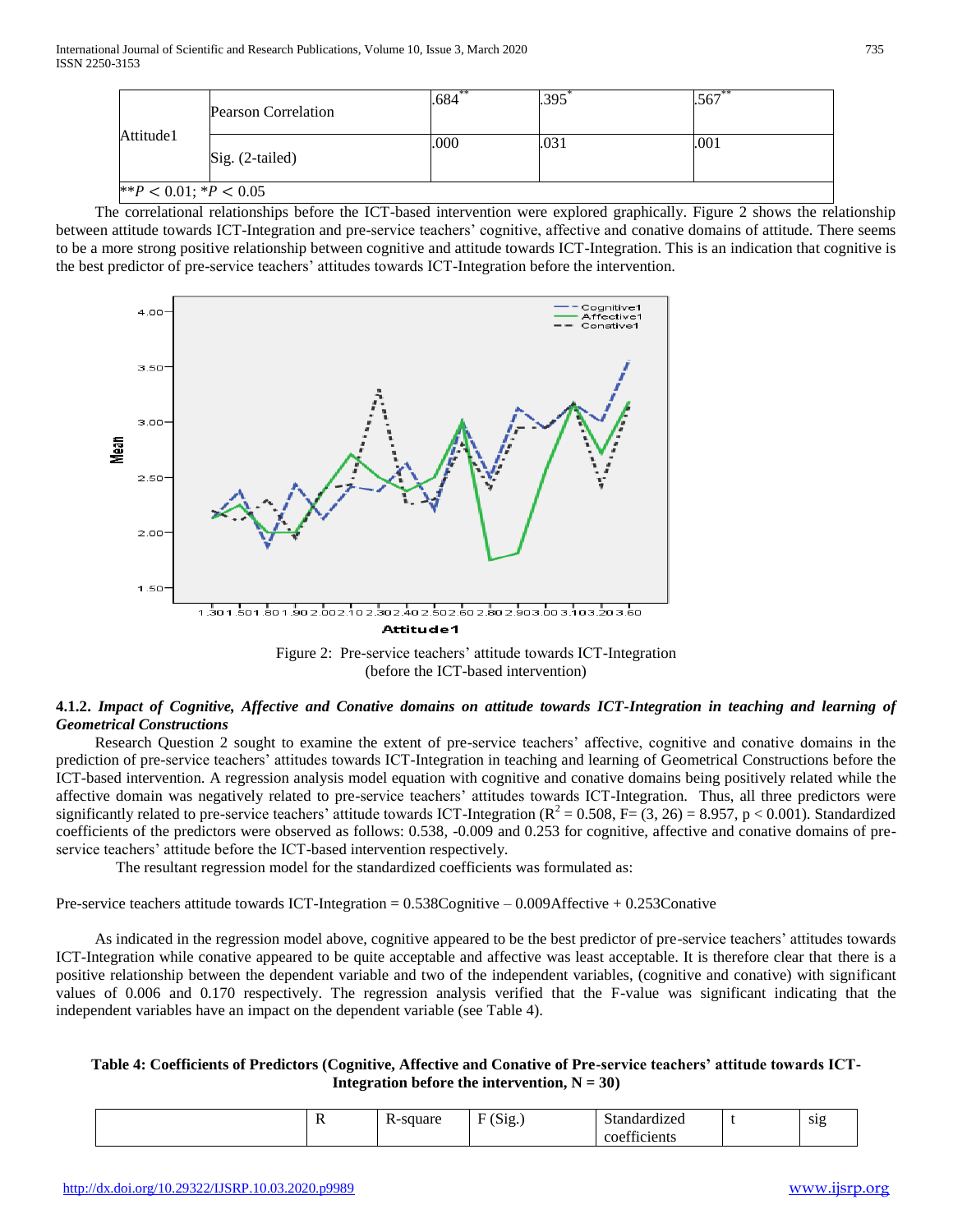| Cognitive 1, $\vert$ 0.713<br>of<br>Impact                   |  | 0.508 | 8.957(0.000) | .538    | 3.018   | .006 |
|--------------------------------------------------------------|--|-------|--------------|---------|---------|------|
| Affective1 and Conative1 on                                  |  |       |              | $-.009$ | $-.054$ | .957 |
| .253<br>Pre-service teachers' attitude<br>1.410              |  |       |              |         | .170    |      |
| towards ICT-Integration                                      |  |       |              |         |         |      |
| a. Dependent Variable: Attitude1,                            |  |       |              |         |         |      |
| b. Predictors: (Constant), Conative1, Affective1, Cognitive1 |  |       |              |         |         |      |

Table 5 shows the descriptive of pre-service teachers who answered questions on attitude after the ICT-based intervention.

Cognitive2  $36$   $3.18$   $.470$ 

Conative 2  $36$   $3.13$   $418$ 

| Variables  |    | Mean | Std. Deviation |
|------------|----|------|----------------|
|            |    |      |                |
| Attitude2  | 34 | 3.00 | .448           |
| Affective2 | 34 | 3.13 | .487           |

## **Table 5:** *Descriptive statistics of pre-service teachers' attitude towards ICT-integration (after the intervention)*

## *1.7. Pre-service teachers' attitude towards ICT-Integration and cognitive, affective and conative domains of attitude after ICT-based intervention*

 The first research question dealt with was whether there exists any relationship between pre-service teachers' attitudes towards ICT-integration (dependent variable) and cognitive, affective and conative (independent variables) respectively. To achieve this, a Pearson product-moment correlation was calculated between the various attitudinal variables and attitudes towards ICT-Integration after the ICT-based intervention. Correlations were significant for "cognitive" ( $r = 0.535$ ,  $p < 0.001$ ), "affective" ( $r = 0.791$ ,  $p <$ 0.001) and "conative"  $(r = 0.763, p \le 0.001)$  at 0.01 significant level respectively. It appears that all the independent variables showed a positive relationship with the pre-service teachers' attitude towards ICT-Integration after the intervention, however, the strongest relationship was between Affective and pre-service teachers' attitudes towards ICT-Integration. This implies that pre-service teachers had a positive feeling towards the integration of ICT in the teaching and learning of geometrical constructions, (see Table 6).

#### **Table 6: Relationship between Dependent variable and Independent variables (after the intervention, N=32)**

|               |                            | Cognitive2 | Affective2 | Conative2 |
|---------------|----------------------------|------------|------------|-----------|
|               | <b>Pearson Correlation</b> | .535       | .791       | $.763**$  |
| Attitude2     | $Sig. (2-tailed)$          | .002       | .000       | .000      |
| ** $P < 0.01$ |                            |            |            |           |

 The correlational relationships after the ICT-based intervention were represented graphically. Figure 3 shows the relationship between attitude towards ICT-Integration and cognitive, affective and conative domains respectively. The results suggest a strong positive relationship between affective and attitude towards ICT-Integration. This means that affective is the best predictor of preservice teachers' attitudes towards ICT-Integration after the intervention.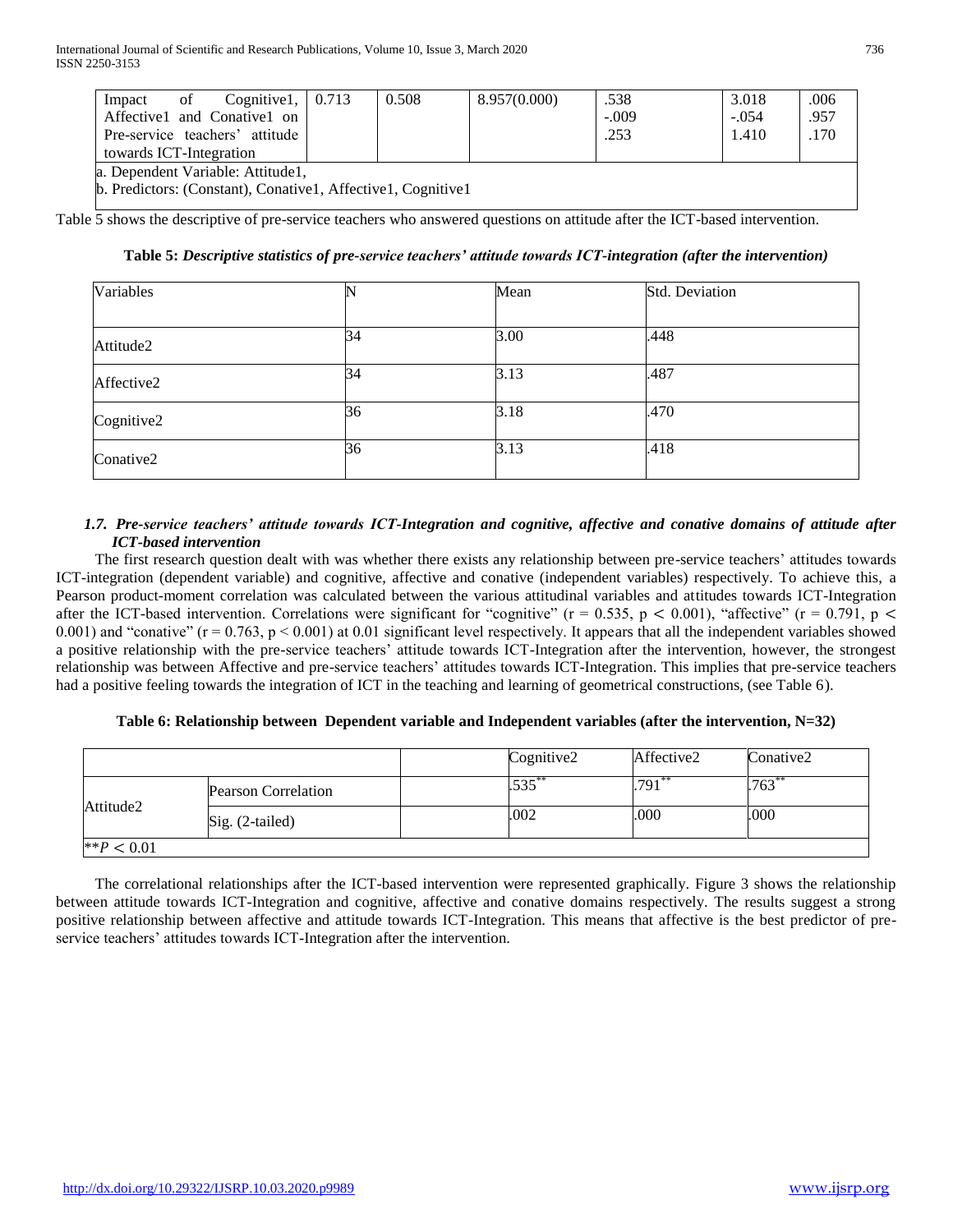

(after the ICT-based intervention)

## *1.7.1. Impact of Cognitive, Affective and Conative domains on attitude towards ICT-Integration in teaching and learning of Geometrical Constructions*

 Research Question 2 sought to examine the extent to which pre-service teachers' affective, cognitive and conative domains predict pre-service teachers' attitudes towards ICT-Integration in teaching and learning of Geometrical Constructions after the ICTbased intervention. A regression analysis model equation with cognitive, affective and conative domains being positively related to pre-service teachers' attitudes towards ICT-Integration. All the three predictors were significantly related to pre-service teachers' attitude towards ICT-Integration ( $R^2 = 0.692$ , F= (3, 28) = 20.998, p < 0.001). The observed standardized coefficients of the predictors were obtained as 0.017, 0.490 and 0.387 for cognitive, affective and conative domains of pre-service teachers' attitude after the ICTbased intervention respectively.

The regression model for the standardized coefficients were formulated as below:

Pre-service teachers attitude towards ICT-Integration =  $0.017$ Cognitive +  $0.490$ Affective +  $0.387$ Conative

 From the above model, affective appeared to be the best predictor of pre-service teachers' attitudes towards ICT-Integration while cognitive and conative appeared to be quite acceptable. It is therefore clear that there is a positive relationship between the dependent variable and all the three independent variables, (cognitive, affective and conative) with significant values of 0.907, 0.013 and 0.021 respectively. The regression analysis verified that the F-value was significant indicating that the independent variables have an impact on the dependent variable (see Table 7).

## **Table 7: Coefficients of Predictors (Cognitive, Affective and Conative of Pre-service teachers' attitude towards ICT-Integration after the intervention,**  $N = 32$ **)**

|                                                                                                                              | R     | R-square | F(Sig.)       | Standardized coefficients |                         | sig                  |  |
|------------------------------------------------------------------------------------------------------------------------------|-------|----------|---------------|---------------------------|-------------------------|----------------------|--|
| Cognitive $2,  $<br>of<br>Impact<br>Affective2 and Conative2 on<br>Pre-service teachers' attitude<br>towards ICT-Integration | 0.832 | 0.692    | 20.998(0.000) | .017<br>.490<br>.387      | 0.117<br>2.658<br>2.448 | .907<br>.013<br>.021 |  |
| A. Dependent Variable: Attitude2<br>B. Predictors: (Constant), Conative2, Cognitive2, Affective2                             |       |          |               |                           |                         |                      |  |

# *1.8. Paired Samples T-test Results*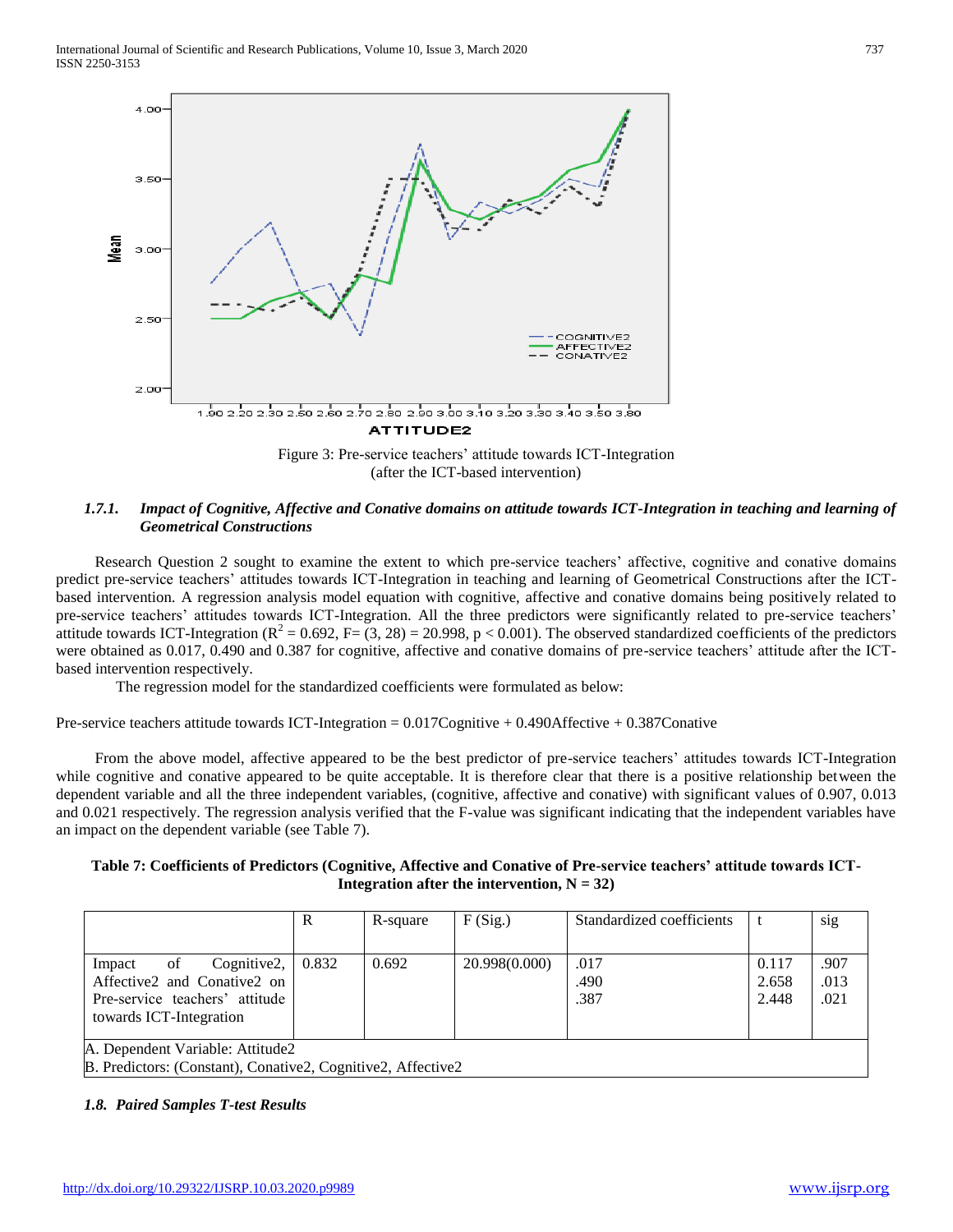Research Question 3 sought to determine whether there was a statistically significant difference in the pre-service teachers' attitude towards the ICT-Integration before and after the interventional period, a paired samples t-test was used (see table 8).

|        |           | Mean | <b>Std. Deviation</b> | t-value  | Effect size (d) | Sig. (2-tailed) |
|--------|-----------|------|-----------------------|----------|-----------------|-----------------|
| Pair 1 | Attitude1 | 2.5  | .634                  | $-3.506$ | 0.28            | 0.001           |
|        | Attitude2 | 3.01 | .455                  |          |                 |                 |

Table 8: Descriptive table from the paired sample t-test  $(N = 33)$ 

 From the tables 8 above, there was a statistically significant differences in the pre-service teachers' attitude towards ICT-Integration before the intervention '**Attitude1'** (M  $= 2.51$ , SD  $= 0.634$ ) and after the intervention 'Attitude2' (M  $=$ 3.01, SD = 0.455);  $t(32) = -3.506, p = 0.001, (p < 0.05)$ . This result suggests that the use of the SMART Notebook application in teaching geometrical constructions had a positive influence or impact on the pre-service teachers' attitude. The magnitude of the impact (effect size) was calculated as  $(d)$  = 0.28 which is considered as a modest effect (Cohen et al., 2007).

#### V. DISCUSSIONS

 This study examined the relationships and the impact that cognitive, affective and conative domains have on pre-service teachers' attitudes towards ICT-integration in teaching and learning of geometrical constructions, using the Tripartite Model of Attitude (TMA). Also, the study sought to find out whether there were statistically significant differences in pre-service teachers' attitudes before and after the ICT-based intervention. The results showed that cognitive, affective and conative correlated positively with the pre-service teachers' attitude before the ICT-based intervention, and this is supported by other studies (Abun, Magallanes & Incarnacion, 2019). The strongest and the least relationships were registered for cognitive and the affective domains respectively. Also, cognitive reported the best predictor of pre-service teachers' attitude (Altun, 2006; Huang, et al., 2015) while affective dimension was the least predictor of attitude before the ICT-based intervention. These results suggest that before the ICT-based intervention the pre-service teachers were thinking or doubtful as to how the Smart Notebook could be used in teaching and learning of geometrical constructions.

 The results after the ICT-based intervention also showed strong positive relationships between cognitive, affective, conative domains and the pre-service teachers' attitude (Ahn & Back, 2018; Chowdhury & Salam, 2015) towards the ICTintegration. The affective domain reported the strongest relationship and the best predictor while cognitive reported the least relationship and influential to the pre-service teachers' attitude towards the ICT-integration. In this case, the results seem to suggest that the pre-service teachers were feeling relief after the use of the Smart Notebook application in teaching and learning of geometrical constructions. Based on the results discussed so far, there was a movement between the cognitive and affective domains of pre-service teachers' attitudes. That is affective moving from being the least predictor to be the best predictor before and after the ICT-based intervention

respectively. The cognitive domain also moved from being the best predictor to be the least predictor of pre-service teachers' attitude. This also suggests that the predictability of the domains to attitude largely depends on the situational environment (the ICT-based intervention) as confirmed by Millar and Tesser (1990).

 Furthermore, the result from the paired samples t-test suggests that there was much improvement in pre-service teachers' attitudes towards ICT-integration and that the ICTintervention helped improved pre-service teachers' attitudes positively.

#### VI. IMPLICATIONS

 Some educational implications on professional development and support can be deduced from this study. The results suggest that ICT-integration tends to influence the attitude of pre-service teachers at the colleges of education in Ghana. This study as well suggests that to influence pre-service teachers' attitudes positively, the affective (feelings) domain should be given more attention when designing ICT-integration lessons in the teaching and learning of geometrical constructions. It is therefore recommended that mathematics tutors in the colleges of education should identify such ICT-based interventions and use them in teaching and learning of mathematics to develop preservice teachers' attitudes positively towards the subject. The pre-service teachers should also be supported to integrate ICT in their mathematics lessons during and after the Supported Teaching in Schools (STS) programme. It was also evident that pre-service teachers had hands-on experience in the use of computers and this boosted their confidence in using the computers in the classroom.

#### VII. LIMITATIONS

 Some of the limitations of this study are outlined as First, the study concentrated on only the first-year mathematics major pre-service teachers and therefore its findings are limited to only first-year mathematics pre-service teachers. Second, this study again considered the integration of ICT in only teaching and learning of geometrical constructions and that its findings cannot be generalized to cover all first-year mathematics topics. Third, some of the respondents failed to provide sufficient information on the questionnaire which led to the exclusion of such questionnaires from the data analyses and that interned reduced the number of respondents for the study.